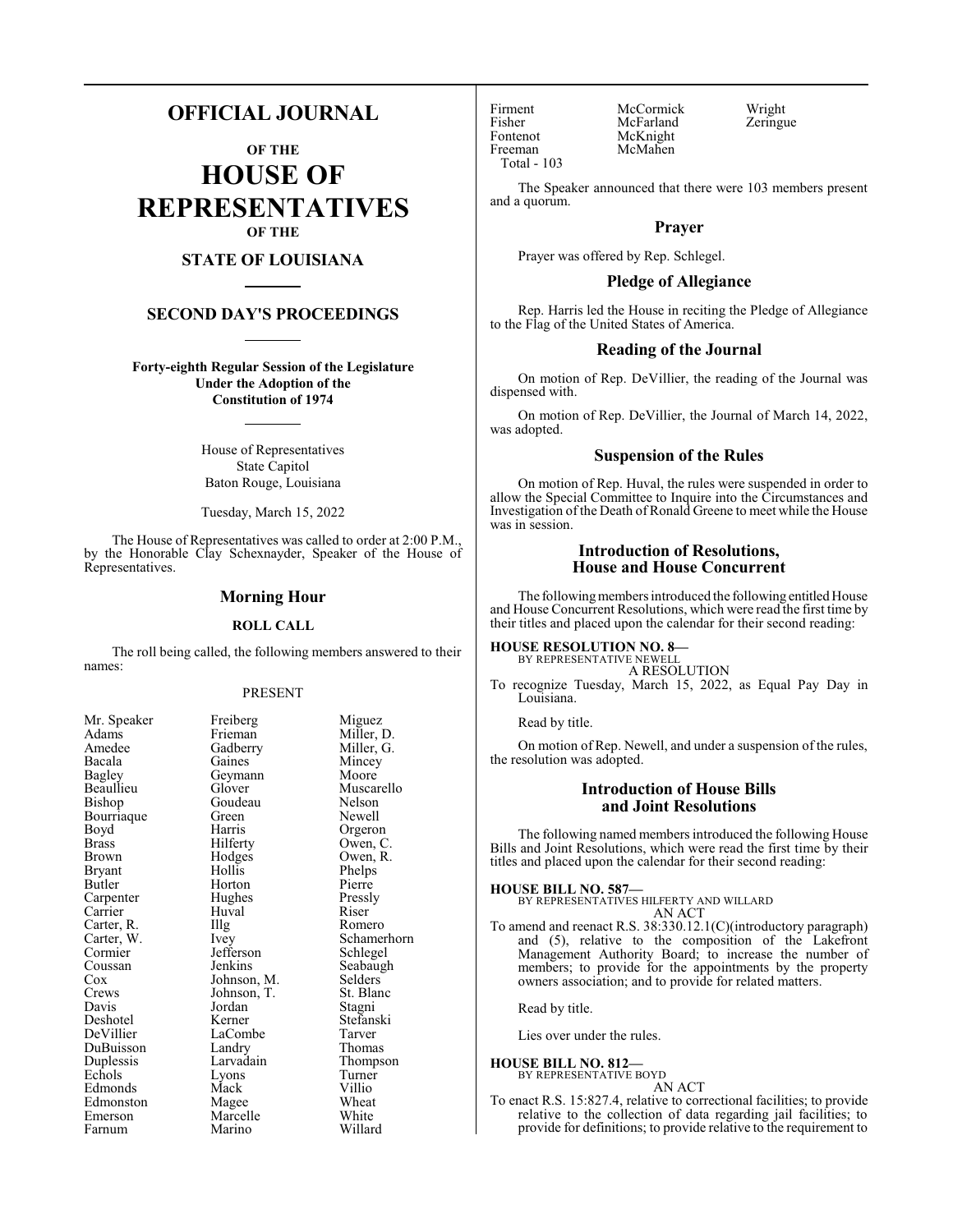# Page 2 HOUSE

2nd Day's Proceedings - March 15, 2022

keep and maintain a daily record; to provide relative to the submission of a quarterly report; and to provide for related matters.

Read by title.

Lies over under the rules.

### **HOUSE BILL NO. 813—** BY REPRESENTATIVE MCCORMICK

AN ACT

To amend and reenact R.S. 14:2(A)(7) and (11) and 18(6) and to enact R.S. 14:29.1 and 33.1, relative to abortion; to provide relative to definitions; to amend the definition of "person" and "unborn child"; to provide relative to defenses to prosecution; to provide relative to the enforcement of abortion; to provide for an effective date; to provide for legislative intent; and to provide for related matters.

Read by title.

Lies over under the rules.

#### **HOUSE BILL NO. 814—** BY REPRESENTATIVES FARNUM AND GEYMANN AN ACT

To amend and reenact R.S. 48:2084.5(A), relative to tolls and fees for certain transportation facilities; to prohibit tolls and user fees from being collected on certain transportation systems; and to provide for related matters.

Read by title.

Lies over under the rules.

## **HOUSE BILL NO. 815—**

BY REPRESENTATIVE JEFFERSON AN ACT

To enact R.S. 17:2.2 and to repeal R.S. 17:2.1 and Act No. 3 of the 2022 First Extraordinary Session of the Legislature, relative to redistricting; to provide for election districts for the State Board of Elementary and SecondaryEducation; to provide for election of members; to provide for effectiveness; and to provide for related matters.

Read by title.

Lies over under the rules.

### **HOUSE BILL NO. 816—** BY REPRESENTATIVE CARRIER

AN ACT

To appropriate monies out of the state general fund for Fiscal Year 2021-2022 to be used to pay the consent judgment captioned "Hudson Glass of DeRidder, LLC and To-Do, LLC versus City of DeRidder and Louisiana Department of Transportation 'DOTD'" between the state of Louisiana, through the Department of Transportation and Development, and plaintiffs Hudson Glass of DeRidder, LLC and To-Do, LLC; to provide for an effective date; and to provide for related matters.

Read by title.

Lies over under the rules.

### **HOUSE BILL NO. 817—**

BY REPRESENTATIVE MIKE JOHNSON AN ACT

To amend and reenact R.S. 15:1202(A), relative to the membership of the Louisiana Commission on Law Enforcement and

Administration of Criminal Justice; to add a member to the commission; to provide for related matters.

Read by title.

Lies over under the rules.

### **HOUSE BILL NO. 818—**

BY REPRESENTATIVE HUGHES AN ACT

To amend and reenact R.S. 13:2575(A)(2), (B)(2), (D)(2), and (F)(2), relative to administrative adjudication; to provide relative to blighted or abandoned property; to provide for procedures; to provide for exemptions for certain populations; and to provide for related matters.

Read by title.

Lies over under the rules.

### **HOUSE BILL NO. 819—** BY REPRESENTATIVE COX

AN ACT

To amend and reenact R.S.  $17:500.2(A)(1)$  and  $(2)(c)$  and  $(d)$  and (E)(1) and 1206.2(A)(1) and (2)(c) and (d) and (E)(1)(a) and to enact R.S. 17:500.2(A)(2)(e) and 1206.2(A)(2)(e), relative to extended sick leave for certain school employees; to provide relative to requirements of sick leave related to pregnancy and infant care for school bus operators and public school employees; to provide definitions; and to provide for related matters.

Read by title.

Lies over under the rules.

#### **HOUSE BILL NO. 820—** BY REPRESENTATIVE VILLIO

AN ACT

To enact R.S. 14:230.1, relative to forfeiture; to provide for definitions; to provide relative to seizure and forfeiture; to provide relative to criminal offenses; to provide for exceptions; to provide for court proceedings; to provide relative to actions of law enforcement; to provide relative to court judgments; to provide for certain time periods; to provide relative to the applicability of remedies; to provide for the allocation of proceeds; and to provide for related matters.

Read by title.

Lies over under the rules.

## **Reports of Committees**

The following reports of committees were received and read:

Report of the Committee on

Civil Law and Procedure

### March 15, 2022

To the Speaker and Members of the House of Representatives:

I am directed by your Committee on Civil Law and Procedure to submit the following report:

House Bill No. 39, by Owen, Charles Reported favorably. (12-0-1)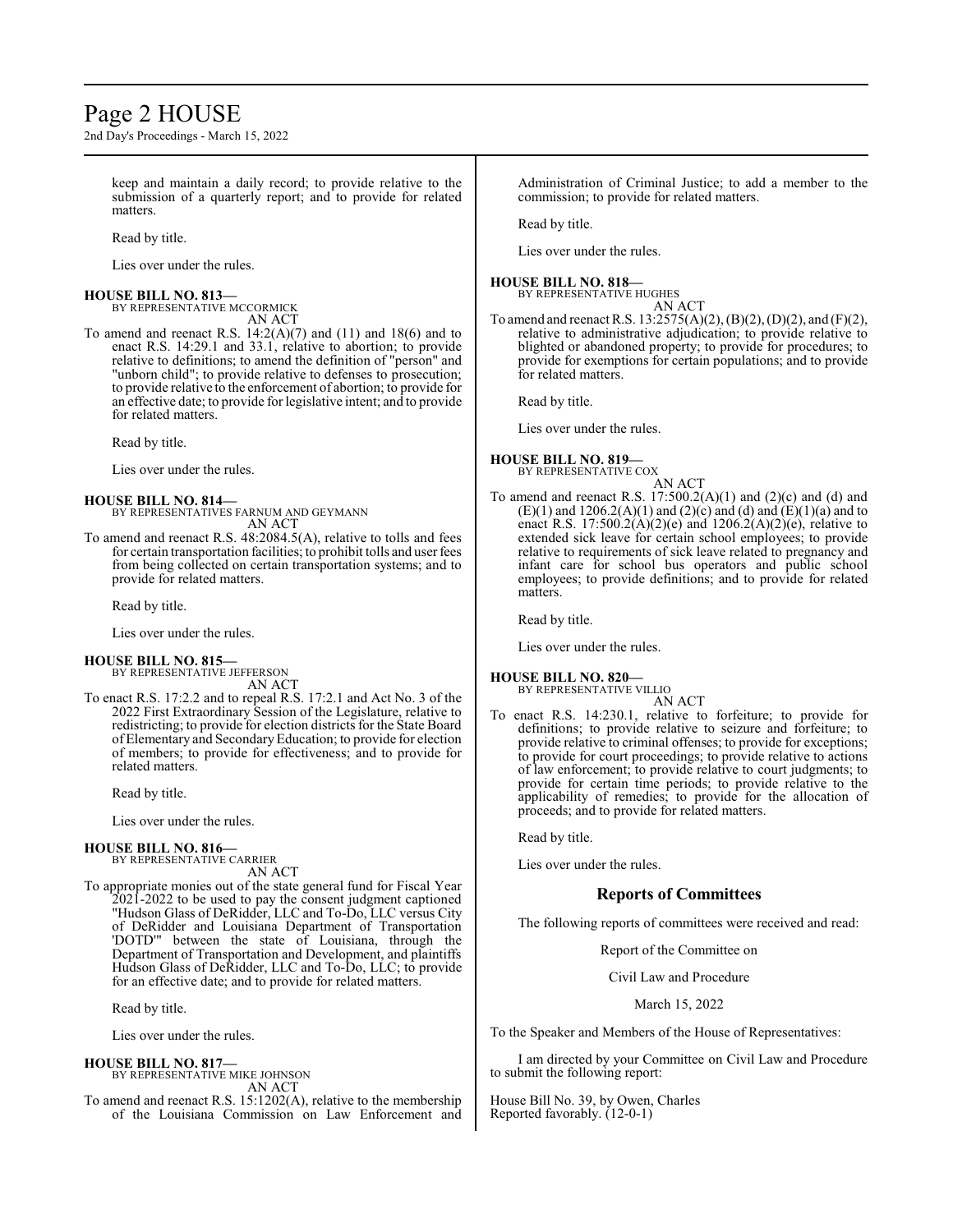# Page 3 HOUSE

2nd Day's Proceedings - March 15, 2022

House Bill No. 91, by Muscarello Reported favorably. (11-0-1)

House Bill No. 124, by Muscarello Reported favorably. (12-0-1)

House Bill No. 252, by Edmonds Reported favorably. (9-0-1)

House Bill No. 264, by Seabaugh Reported favorably. (9-0-1)

House Bill No. 297, by Edmonds Reported favorably. (10-0-1)

House Bill No. 727, by Bacala Reported favorably. (10-0-1)

> GREGORY A. MILLER Chairman

Report of the Committee on

### Commerce

### March 15, 2022

To the Speaker and Members of the House of Representatives:

I am directed by your Committee on Commerce to submit the following report:

House Bill No. 120, by Davis Reported favorably. (14-0)

House Bill No. 121, by Davis Reported favorably. (14-0)

House Bill No. 169, by Riser Reported favorably. (14-0)

House Bill No. 293, by Hilferty Reported with amendments. (14-0)

House Bill No. 515, by Johnson, Mike Reported with amendments. (12-0)

House Bill No. 571, by Gadberry Reported with amendments. (13-0)

House Bill No. 581, by St. Blanc Reported with amendments. (14-0)

House Bill No. 602, by Davis Reported with amendments. (13-0)

House Bill No. 757, by Schexnayder Reported with amendments. (13-0)

> PAULA P. DAVIS Chairman

Report of the Committee on

Transportation, Highways and Public Works

### March 15, 2022

To the Speaker and Members of the House of Representatives:

I am directed by your Committee on Transportation, Highways and Public Works to submit the following report:

House Bill No. 76, by Huval Reported favorably. (12-0)

House Bill No. 92, by Echols Reported favorably. (11-0)

House Bill No. 96, by Brass Reported with amendments. (11-0)

House Bill No. 163, by Phelps Reported favorably.  $(11-0)$ 

House Bill No. 603, by Gadberry Reported with amendments. (13-0)

> MARK WRIGHT Chairman

## **House and House Concurrent Resolutions Lying Over**

The following House and House Concurrent Resolutions lying over were taken up and acted upon as follows:

## **HOUSE RESOLUTION NO. 1—**

BY REPRESENTATIVE SCHEXNAYDER A RESOLUTION

To amend and readopt House Rule 6.1(B) of the Rules of Order of the House of Representatives to provide for select committees and the powers, functions, and duties of select committees.

Read by title.

Under the rules, the above resolution was referred to the Committee on House and Governmental Affairs.

#### **HOUSE CONCURRENT RESOLUTION NO. 10—** BY REPRESENTATIVE BRYANT

A CONCURRENT RESOLUTION

To urge and request the State of Louisiana, represented by the Department of Justice, and the Louisiana State Police to expedite legal proceedings regarding the incident involving Louisiana State Police officers that ultimately led to the death of Ronald Greene.

Read by title.

Under the rules, the above resolution was referred to the Committee on Judiciary.

#### **HOUSE CONCURRENT RESOLUTION NO. 11—** BY REPRESENTATIVE MIKE JOHNSON

A CONCURRENT RESOLUTION

To urge and request the legislatures of each state of the United States to pass similar concurrent resolutions calling upon the Congress of the United States of America to support legislation and to take such actions as a necessary to review and eliminate all provisions of federal law that reduce Social Security benefits for those receiving pension benefits from federal, state, or local government retirement or pension systems, plans, or funds.

Read by title.

Under the rules, the above resolution was referred to the Committee on Retirement.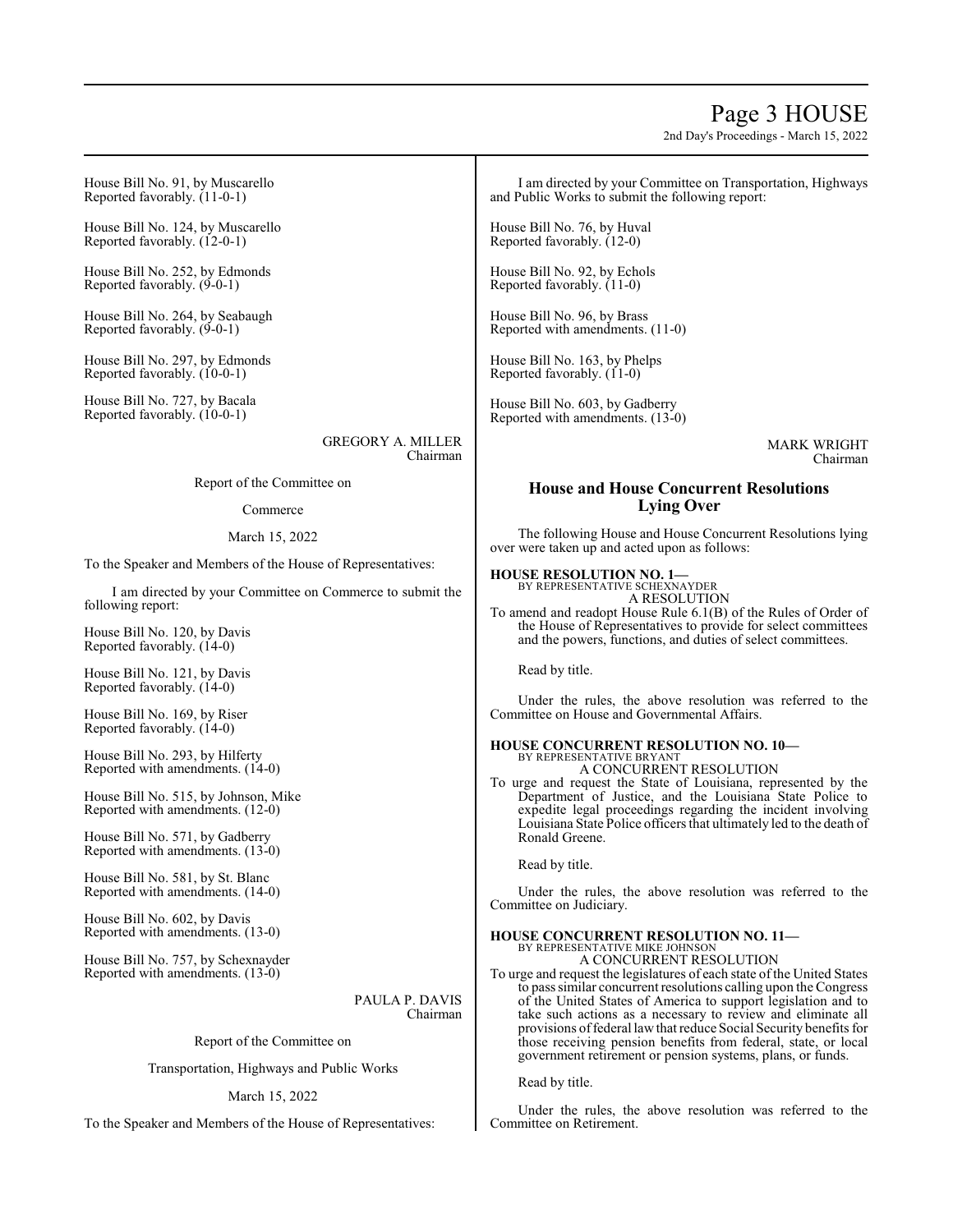# Page 4 HOUSE

2nd Day's Proceedings - March 15, 2022

### **HOUSE CONCURRENT RESOLUTION NO. 12—**

BY REPRESENTATIVE CHARLES OWEN A CONCURRENT RESOLUTION

To urge and request the Congress of the United States of America to significantly reduce funding of the Department of Homeland Security and any other department that is undertaking efforts to identify and threaten or silence individuals or groups who criticize the department or proffer theories not approved by the department.

Read by title.

Under the rules, the above resolution was referred to the Committee on Judiciary.

# **HOUSE CONCURRENT RESOLUTION NO. 13—** BY REPRESENTATIVE CHARLES OWEN

A CONCURRENT RESOLUTION

To encourage the Congress of the United States and the President of the United States to take proactive measures to stand firmly against the totalitarian efforts of the world Marxist/communist movement and to protect the citizens of our great state and this nation from the leviathan and evil that is the Chinese Communist Party.

Read by title.

Under the rules, the above resolution was referred to the Committee on Judiciary.

# **HOUSE CONCURRENT RESOLUTION NO. 14—** BY REPRESENTATIVE WILLARD

A CONCURRENT RESOLUTION

To create a task force to study the voting rights of persons with disabilities and the procedures available to assist voters with disabilities to cast their votes and to report its findings to the Legislature of Louisiana prior to February 1, 2023.

Read by title.

Under the rules, the above resolution was referred to the Committee on House and Governmental Affairs.

### **HOUSE CONCURRENT RESOLUTION NO. 15—** BY REPRESENTATIVE CORMIER

A CONCURRENT RESOLUTION

To urge and request the Board of Regents to purchase chest compression devices for certain public universities throughout the state.

Read by title.

Under the rules, the above resolution was referred to the Committee on Education.

## **House Bills and Joint Resolutions on Second Reading to be Referred**

The following House Bills and Joint Resolutions on second reading to be referred to committees were taken up, read, and referred to committees, as follows:

#### **HOUSE BILL NO. 808—** BY REPRESENTATIVE HODGES

AN ACT

To enact R.S. 17:406.9(B)(14), relative to the rights of parents of public school children; to add that parents have the right that a school shall not discriminate against their children by teaching them that they are currently or destined to be oppressed or be oppressors based on their race or national origin; and to provide for related matters.

Read by title.

Under the rules, the above bill was referred to the Committee on Education.

### **HOUSE BILL NO. 809—**

BY REPRESENTATIVE BAGLEY AN ACT

To enact R.S. 17:176(G), relative to interscholastic extracurricular athletic programs; to prohibit certain schools from being members of or participating in competition sponsored by an intrastate interscholastic extracurricular athletic association that prohibits its members from participating in certain competition; and to provide for related matters.

Read by title.

Under the rules, the above bill was referred to the Committee on Education.

### **HOUSE BILL NO. 810—**

BY REPRESENTATIVE BROWN AN ACT

To enact R.S. 47:463.214, relative to motor vehicle special prestige license plates; to provide for the "International Association of Firefighters" special prestige license plate; to provide for the creation, issuance, design, implementation, fees, distribution, and rule promulgation applicable to such license plate; and to provide for related matters.

Read by title.

Under the rules, the above bill was referred to the Committee on Transportation, Highways and Public Works.

## **HOUSE BILL NO. 811—**

BY REPRESENTATIVE MIGUEZ AN ACT

To enact R.S. 18:1400.10, relative to the funding of elections and related expenses; to prohibit public officials and agencies from using private donations to pay costs related to conducting elections; to provide for an effective date; and to provide for related matters.

Read by title.

Under the rules, the above bill was referred to the Committee on House and Governmental Affairs.

## **Motion**

On motion of Rep. C. Travis Johnson, the Committee on Judiciary was discharged from further consideration of House Bill No. 159.

### **HOUSE BILL NO. 159—**

BY REPRESENTATIVE TRAVIS JOHNSON AN ACT

To amend and reenact R.S. 13:5722(A)(2)(f), relative to court costs in Concordia Parish; to provide relative to a mandatory additional court fee in criminal matters in all courts in Concordia Parish; to provide relative to the coroner's operational fund; to provide for an effective date; and to provide for related matters.

Read by title.

### **Motion**

On motion of Rep. C. Travis Johnson, the bill was withdrawn from the files of the House.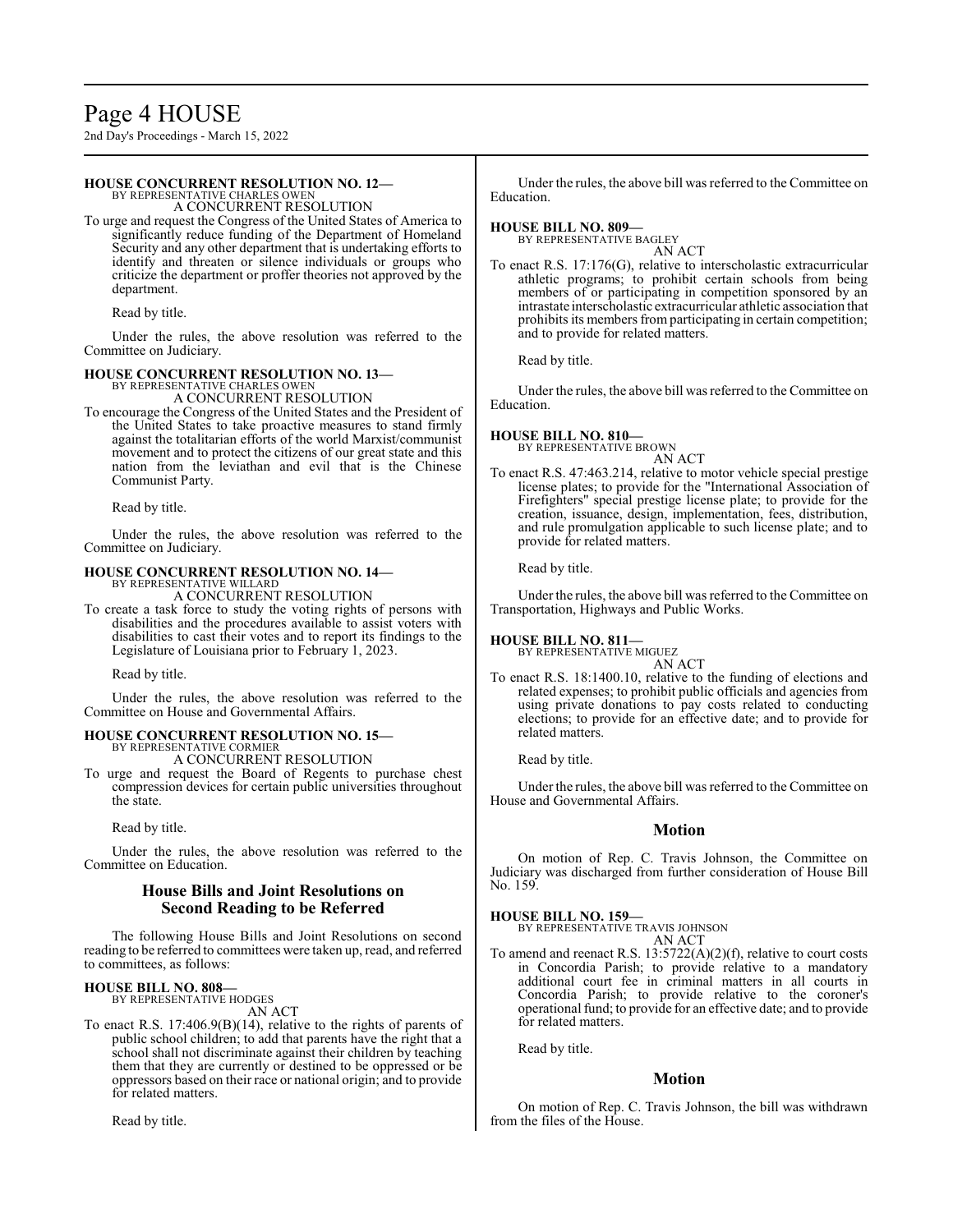# Page 5 HOUSE

2nd Day's Proceedings - March 15, 2022

## **Privileged Report of the Committee on Enrollment**

## March 15, 2022

To the honorable Speaker and Members of the House of Representatives:

I am directed by your Committee on Enrollment to submit the following report:

The following House Resolutions have been properly enrolled:

# **HOUSE RESOLUTION NO. 2—**

BY REPRESENTATIVE TURNER A RESOLUTION

To commend Boys and Girls Clubs in Louisiana for their outstanding commitment to children, teens, and families and to recognize the week beginning March 14, 2022, as Boys and Girls Clubs in Louisiana Week.

# **HOUSE RESOLUTION NO. 3—**

BY REPRESENTATIVE BOURRIAQUE

A RESOLUTION To commend the Gueydan Duck Festival on being named the 2021 Festival of the Year by the Louisiana Association of Fairs and Festivals.

### **HOUSE RESOLUTION NO. 4—** BY REPRESENTATIVE PRESSLY

A RESOLUTION

To commend Geaux 4 Kids, Inc., and its work with children in foster care.

# **HOUSE RESOLUTION NO. 5—**

BY REPRESENTATIVE ECHOLS A RESOLUTION To commend Andrew Whitworth on being named the National Football League 2021 Walter Payton Man on the Year.

# **HOUSE RESOLUTION NO. 6—** BY REPRESENTATIVE SCHEXNAYDER

A RESOLUTION To express the condolences of the House of Representatives upon the death of former state representative Stephen Pugh.

**HOUSE RESOLUTION NO. 7—** BY REPRESENTATIVE EDMONDS A RESOLUTION To commend the Louisiana Legislative Spousal Auxiliary.

Respectfully submitted,

STEPHANIE HILFERTY Chairwoman

The above House Resolutions contained in the report were signed by the Speaker of the House and taken by the Clerk of the House to the Secretary of State in accordance with the rules of the House.

## **Joint Session of the Legislature**

The joint session of the legislature was called to order at 3:02 P.M. by the Honorable Page Cortez, President of the Senate.

On motion of Sen. Beth Mizell, the calling of the roll on the part of the Senate was dispensed with.

On motion of Speaker Schexnayder, the calling of the roll on the part of the House was dispensed with.

The President of the Senate introduced The Honorable Louisiana Attorney General, Jeff Landry, the Members of the Louisiana Supreme Court and the Honorable John Weimer, Chief Justice, who addressed the joint session of the legislature.

On motion of Sen. Beth Mizell, the Senate retired to its own chamber.

## **House Business Resumed**

## **Suspension of the Rules**

On motion of Rep. Magee, the rules were suspended in order to take up and consider Introduction of Resolutions, House and House Concurrent at this time.

## **Introduction of Resolutions, House and House Concurrent**

The following members introduced the following entitled House and House Concurrent Resolutions, which were read the first time by their titles and placed upon the calendar for their second reading:

## **HOUSE RESOLUTION NO. 9—**

BY REPRESENTATIVE THOMPSON A RESOLUTION

To express the condolences of the House of Representatives upon the death of former Louisiana State Senator Willie E. Crain, Sr.

Read by title.

On motion of Rep. Thompson, and under a suspension of the rules, the resolution was adopted.

## **HOUSE CONCURRENT RESOLUTION NO. 16—**

BY REPRESENTATIVES SCHEXNAYDER AND GREGORY MILLER AND SENATORS PRICE AND SMITH A CONCURRENT RESOLUTION

To commend the St. Charles Catholic High School football team on winning the Louisiana High School Athletic Association 2021 Division III state championship.

Read by title.

On motion of Rep. Gregory Miller, and under a suspension of the rules, the resolution was adopted.

#### **HOUSE CONCURRENT RESOLUTION NO. 17—** BY REPRESENTATIVE HODGES A CONCURRENT RESOLUTION

To continue the Comite River Diversion Canal Project Task Force, which includes the Amite River Basin District, and to authorize the task force to study and make recommendations on actions necessary to complete construction of the Comite River Diversion Project and mitigate flooding caused by the Comite and Amite rivers.

Read by title.

Lies over under the rules.

### **HOUSE CONCURRENT RESOLUTION NO. 18—** BY REPRESENTATIVE MCFARLAND

A CONCURRENT RESOLUTION

To create the Feral Hog Management Advisory Task Force in the Department of Wildlife and Fisheries.

Read by title.

Lies over under the rules.